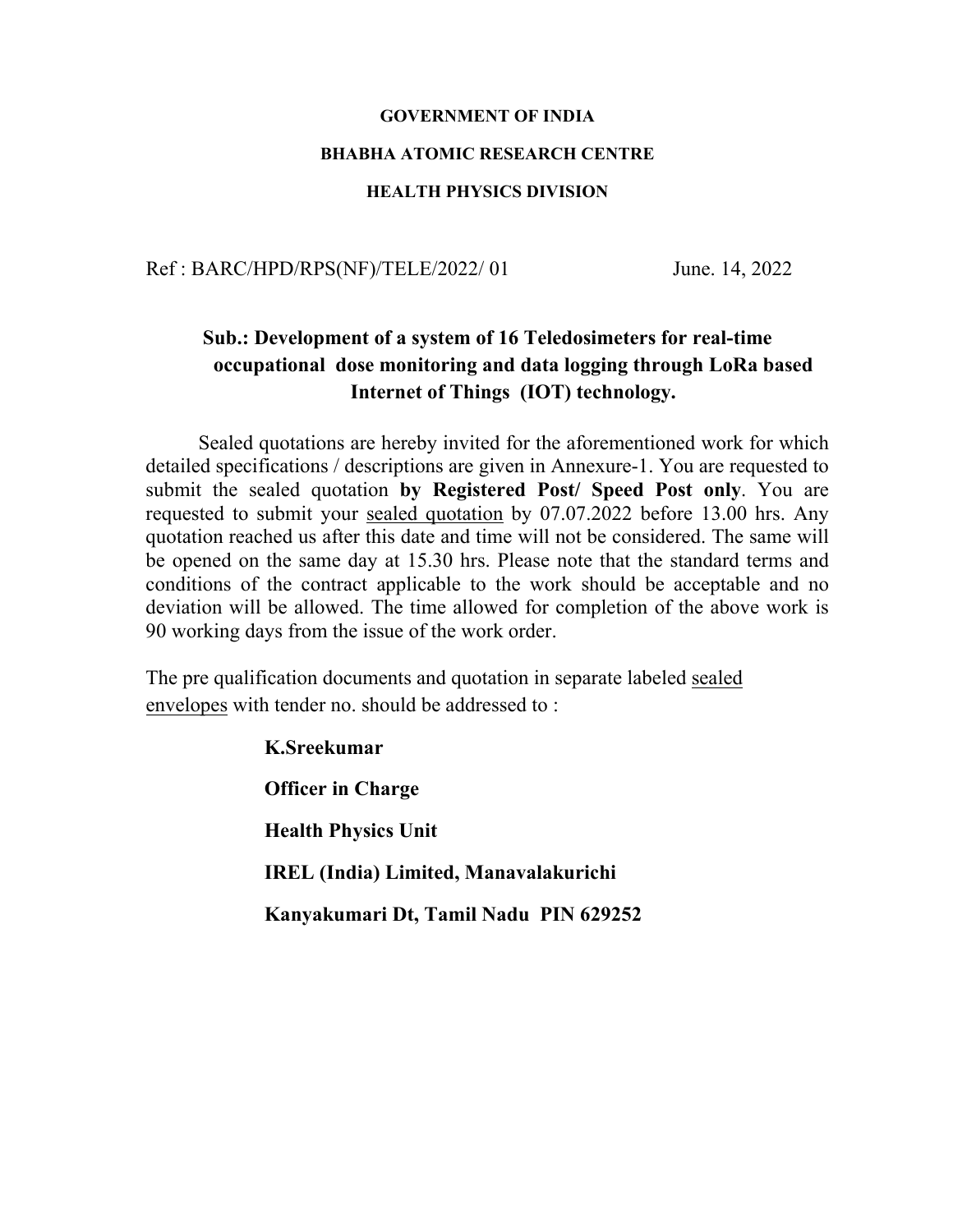#### **Name of work**

- (1)Design, fabrication, test, calibration, supply and commissioning of set of 16 Number of Teledosimeters to measure Personal dose equivalent  $H<sub>P</sub>(10)$  from gamma radiation, integrated with long range Internet of Things (IOT) LoRa transmitters at and a set of 03 Number of 8 Channel LoRa WAN Repeaters and 01 number of 8 channel  $\text{LoRa}^{\text{TM}}$  WAN Master telemetry module for occupational radiation measurements and estimation of radiation dose received by the workers. All the communication devices must be operating in ISM 865-867 MHz band.
- (2)Technical support and Maintenance for 3 years after the warranty period.

#### **Scope of Work**

The party shall design, fabricate, test, calibrate and supply a set of 16 number of Teledosimeters with the given specifications

- (a) Si PIN Semiconductor based radiation detector with sensitivity 300 counts per μSv ,5V, TTL output (TEVISO BG51 OEM or equivalent) for detection and measurement of high energy ionizing electromagnetic radiation namely x-ray and  $\gamma$  rays. Party shall submit test and calibration certificate for the detectors supplied.
- (b)Dosimeter calibration [Hp(10)] to be done at accredited centre and calibration certificate to be produced.
- (c) Integrated with suitable IOT transceiver module. Semtech  $LoRa^{TM}$  or equivalent module to operate at Indian Industrial Scientific and Medical (ISM) band of 865-867 MHz.
- (d)Display to show cumulative whole body dose and instantaneous dose rate.
- (e) 1000 mAh Lithium Polymer or Lithium ion battery with suitable charging and discharge circuit.
- (f) Mini Solar Photovoltaic panel of  $\geq$  0.3W capacity mounted on side of the dosimeter for charging the device from ambient light.
- (g)Additional charging port for direct charging from AC supply.
- (h)Telemetry module shall fetch data from individual dosimeters and input to the computer for dose management.
- (i) Suitable shielding against RF and microwave interference.
- (j) Instrument enclosure ABS or any other suitable IP 65 material.

#### **Place of work**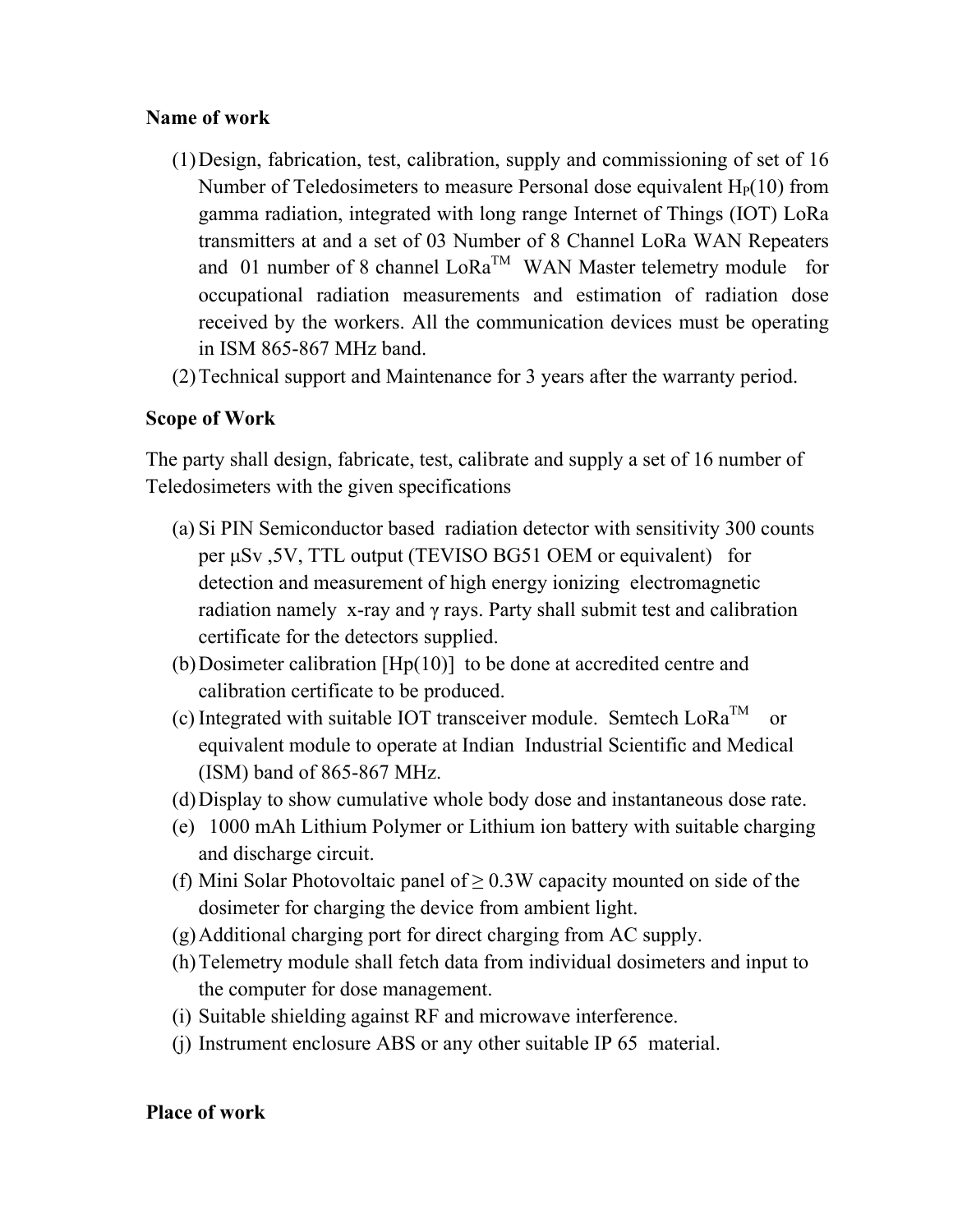Health Physics Unit, IREL (India) Limited, Manavalakurichi

#### **Special Condition of Contract (SCOC)**

Subjected to work area suitability of the components used, appropriate modifications can be made on the items if required.

### **Period of Contract**

90 days

#### **Payment terms**

| Scope of work |                                        | $\%$ payment                       |
|---------------|----------------------------------------|------------------------------------|
| 01            | Design, fabrication, test, calibration | 90% of the fabrication $\&$ supply |
|               | and supply of set of 16 Number of      | part within 30 days of supply,     |
|               | teledosimeters and set of 03 Number of | testing $&$ commissioning of       |
|               | 8 channel repeaters ,01 Number of 8    | supplied system                    |
|               | chanel LoRa WAN Master Telemetry       | 10% of the fabrication $&$ supply  |
|               | module, Accessories. All at Indian ISM | part within 30 days of completion  |
|               | band of 865-867 MHz.                   | of warranty/guarantee period.      |
| 02            | Technical support and Maintenance for  | 33.33% of the service part at the  |
|               | 3 years after the warranty period.     | end of second, third and fourth    |
|               |                                        | year.                              |

## **LD/Penalty**

Liquidated damages- For delays in supply of items as attributable to the party (Scope 1), LD charges as per BARC/DPS procedure may be collected.

#### **Price Schedule**

| <b>Amount Rs</b> |
|------------------|
|                  |
|                  |
|                  |
|                  |
| <b>Amount Rs</b> |
|                  |
|                  |
|                  |
|                  |
|                  |

Total amount will be considered for awarding the contract.